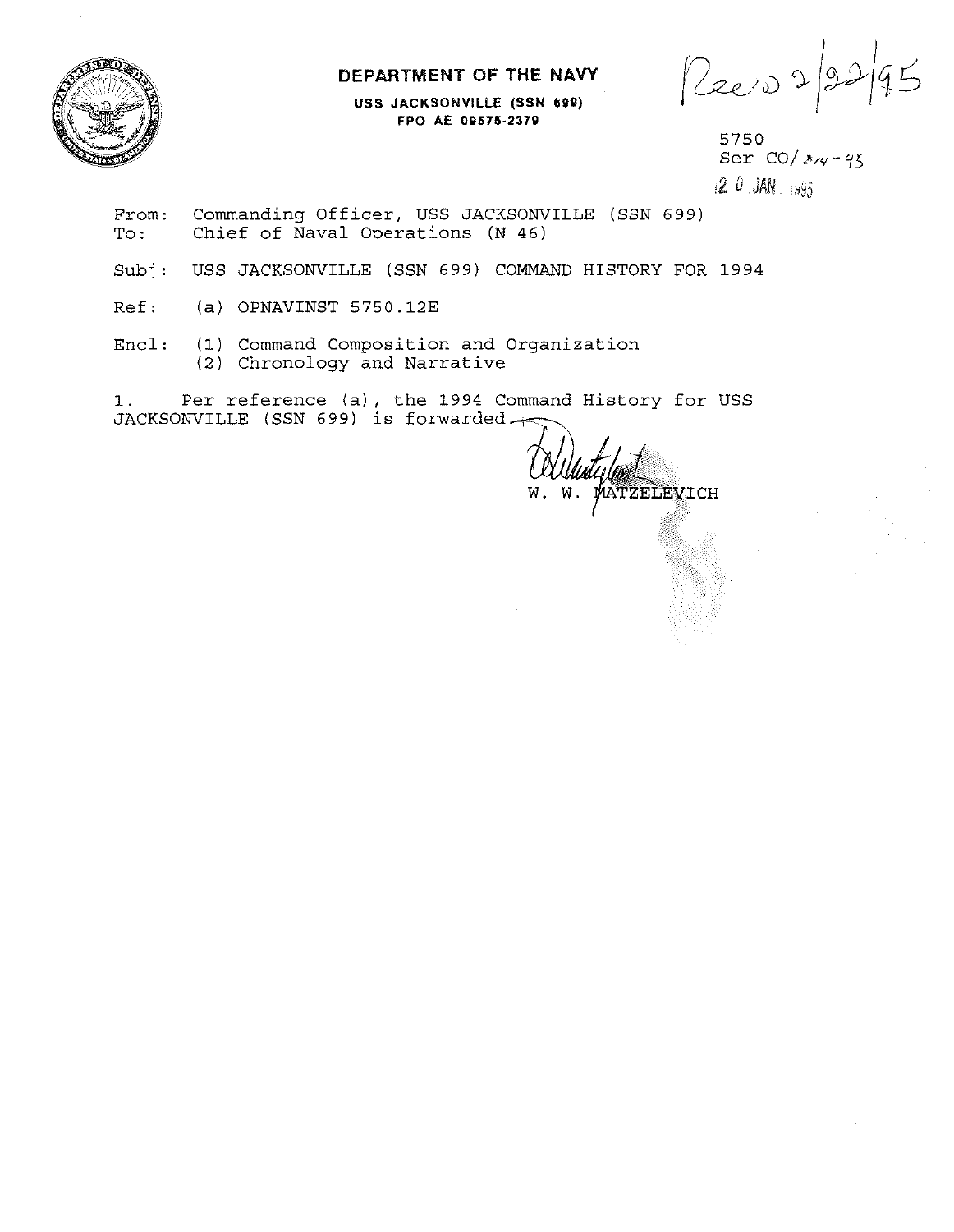## USS JACKSONVILLE COMMAND HISTORY 1994 COMMAND COMPOSITION AND ORGANIZATION

COMMAND: USS JACKSONVILLE (SSN 699)

MISSION: LONG RANGE SUSTAINED ANTI-SUBMARINE/ANTI-SURFACE/STRIKE/SPECIAL WARFARE

IMMEDIATE SENIOR COMMAND: COMMANDER, SUBMARINE SQUADRON EIGHT SUBORDINATE COMMAND: NONE CHANGE OF COMMAND: 26 SEP 92

COMMANDING OFFICER: CDR WILLIAM W. MATZELEVICH, USN 1120 / LINEAL NUMBER 022841-90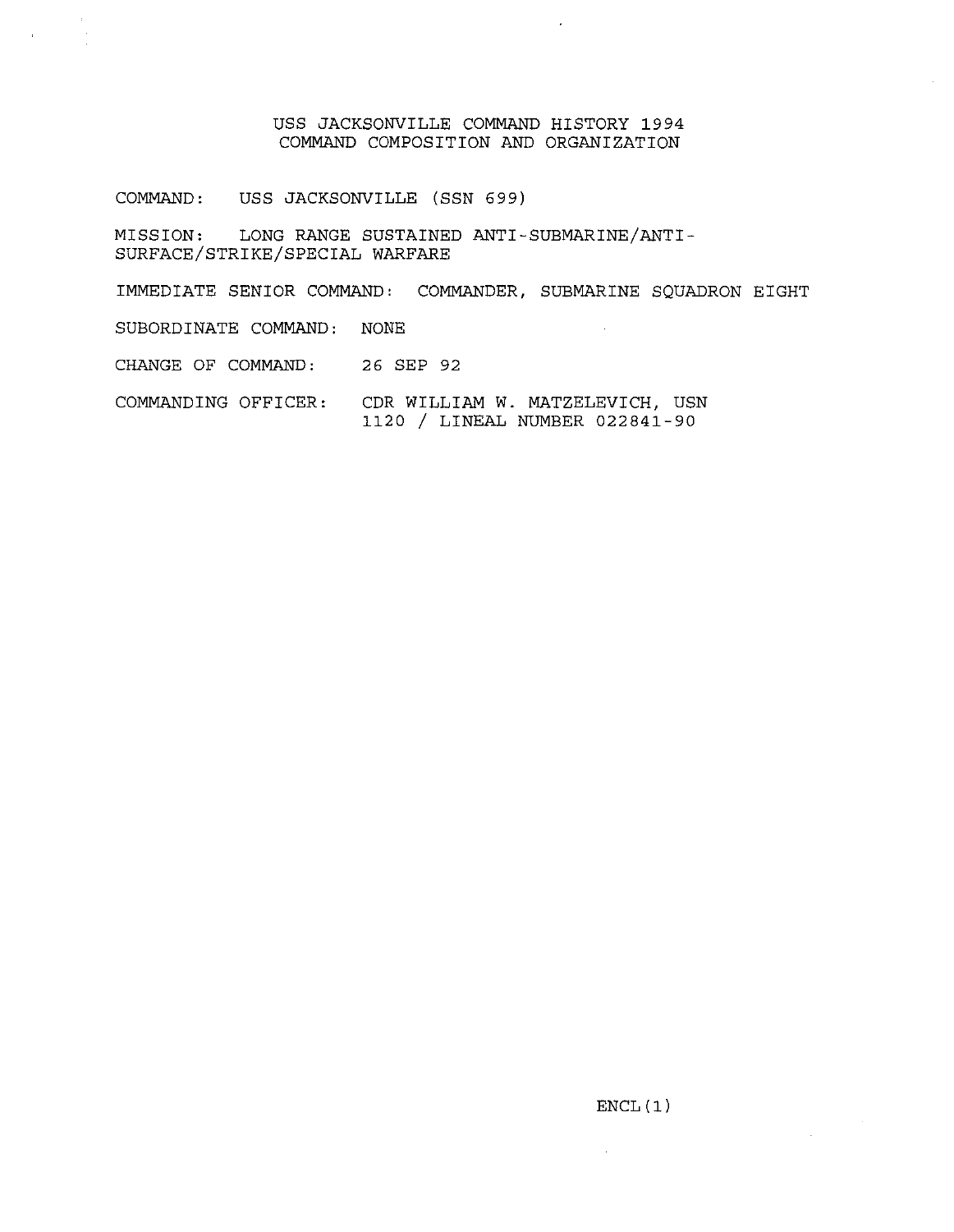## USS JACKSONVILLE COMMAND HISTORY 1994

## CHRONOLOGY AND NARRATIVE

- 01 JAN STARTED 1994 IN A HOLIDAY STANDDOWN PERIOD DRYDOCKED IN USS RESOLUTE (ARDM-10) AT THE NAVAL OPERATING BASE IN NORFOLK, VA.
- 08 MAR UNDOCKED FROM USS RESOLUTE (ARDM-10) AND MOORED AT PIER 21 AT THE NAVAL OPERATING BASE IN NORFOLK, VA.
- 18 MAR SHIFTED BERTHS TO PIER 22.
- 21 MAR SHIFTED BERTHS TO PIER 21.
- 28 MAR CONDUCTED A ONE WEEK SEA TRIALS PERIOD.
- 01 APR MOORED AT PIER 21 AT THE NAVAL OPERATING BASE IN NORFOLK, VA.
- 13 APR THE MAYOR OF JACKSONVILLE, SENIOR MEMBERS OF JACKSONVILLE'S NAVY LEAGUE, AND MEMBERS OF THE BASE REALIGNMENT AND CLOSING COMMISSION TOURED ONBOARD (10 TOTAL).
- 22 APR DEPARTED NORFOLK, VA TO CONDUCT OPERATIONS AT AUTEC.
- 29 APR MOORED IN MAYPORT, FL FOR A 3 DAY NAMESAKE CITY VISIT.
- 02 MAY DEPARTED MAYPORT, FL FOR A 1 DAY VIP CRUISE IN THE JACKSONVILLE OPERATING AREAS. RETURNED TO MAYPORT,FL.
- 03 MAY DEPARTED MAYPORT, FL FOR TRANSIT TO GROTON, CT.
- 06 MAY MOORED AT PIER 6 AT NAVAL SUBMARINE BASE GROTON, CT FOR 2 WEEKS OF PREDEPLOYMENT TRAINING.
- 20 MAY DEPARTED GROTON, CT FOR TRANSIT TO NORFOLK, VA.
- 23 MAY MOORED AT PIER 21 AT THE NAVAL OPERATING BASE IN NORFOLK, VA.
- 31 MAY DEPARTED NORFOLK, VA TO CONDUCT OPERATIONS IN THE VIRGINIA CAPES OPERATING AREAS.
- 07 JUN MOORED AT PIER 21 AT THE NAVAL OPERATING BASE IN NORFOLK, VA.
- 08 JUN DEPARTED NORFOLK, VA TO CONDUCT OPERATIONS IN THE VIRGINIA CAPES OPERATING AREAS.
- 09 JUN MOORED AT PIER 21 AT THE NAVAL OPERATING BASE IN NORFOLK, VA.

 $\sim$   $\sim$   $\omega$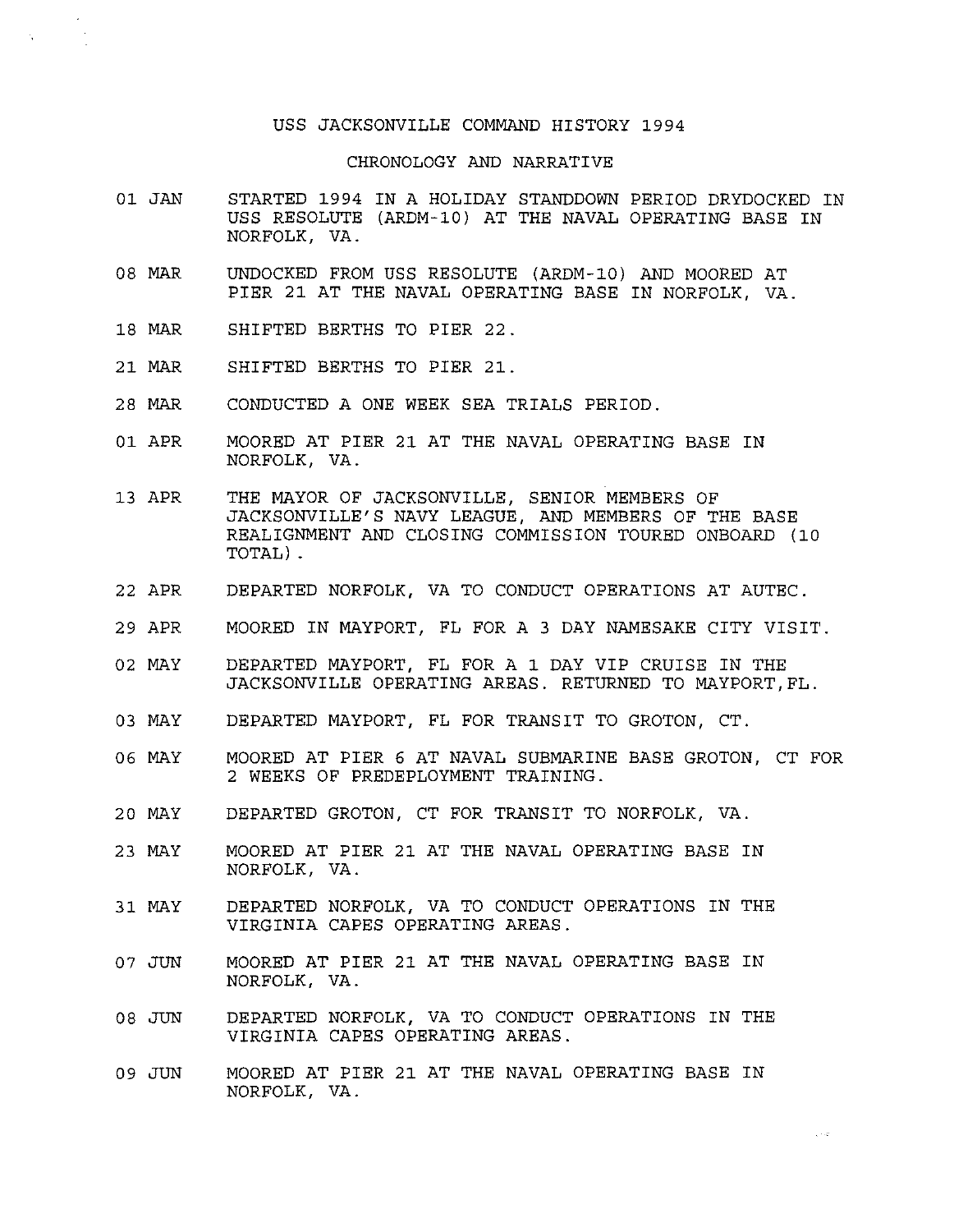- 13 JUN DEPARTED NORFOLK, VA TO CONDUCT OPERATIONS IN THE VIRGINIA CAPES OPERATING AREAS.
- 20 JUN CONDUCTED A BSP IN THE VICINITY OF GOLF ANCHORAGES AT NORFOLK, VA TO EMBARK COMMANDER, SUBMARINE SOUADRON EIGHT.
- 27 JUN MOORED OUTBOARD USS L.Y. SPEAR (AS- ) AT PIER 22 AT THE NAVAL OPERATING BASE IN NORFOLK, VA FOR A 5 WEEK PREDEPLOYMENT UPKEEP.
- 01 AUG DEPARTED NORFOLK, VA TO CONDUCT OPERATIONS IN THE VIRGINIA CAPES OPERATING AREAS.
- 03 AUG MOORED AT PIER 21 AT THE NAVAL OPERATING BASE IN NORFOLK, VA 2 DAYS EARLIER THAN SCHEDULED DUE TO EQUIPMENT PROBLEMS.
- 15 AUG DEPARTED NORFOLK, VA TO CONDUCT OPERATIONS IN THE VIRGINIA CAPES OPERATING AREAS.
- 19 AUG MOORED AT PIER 21 AT THE NAVAL OPERATING BASE IN NORFOLK, VA.
- 25 AUG uss· JACKSONVILLE WAS AWARDED A MERITORIOUS UNIT COMMENDATION FOR DEPLOYED OPERATIONS IN THE MEDITERRANIAN AND NORTH ATLANTIC DURING 1994.
- 29 AUG EMBARKED COMMANDER, SUBMARINE SQUADRON EIGHT, CHIEF OF STAFF, SUBMARINE FORCE, ATLANTIC FLEET AND A REPRESENTATIVE FOR COMMANDER, SUBMARINE GROUP TWO. DEPARTED NORFOLK, VA FOR PRE-OVERSEAS MOVEMENT CERTIFICATION IN THE VIRGINIA CAPES OPERATING AREAS.
- 31 AUG RETURNED TO PIER 21 AT THE NAVAL OPERATING BASE IN NORFOLK, VA CERTIFIED FOR DEPLOYMENT. RETURN TO PORT WAS 2 DAYS EARLIER THAN SCHEDULED IN ORDER TO CONDUCT A HUMANITARIAN EVACUATION OF A CREWMEMBER.
- 07 SEP HOSTED A LUNCHEON ONBOARD FOR ADM EMERY, COMMANDER, SUBMARINE FORCE ATLANTIC.
- 12 SEP DEPARTED NORFOLK, VA FOR DEPLOYED OPERATIONS UNDER CTF 42 OPCON.
- 10 NOV MOORED AT THE NORWEIGIAN NAVY BASE IN HAAKANSVERN, NORWAY FOR A POST DEPLOYMENT PORT VISIT TO BERGEN, NORWAY. CHANGED OPERATIONAL CONTROL TO UK CTF 311.
- 15 NOV DEPARTED NORWAY TO PARTICIPATE IN COVEX 3-94 OPERATION KYRE, A JOINT US/UK/FR EXERCISE.
- 25 NOV MOORED AT CARRIER PIER 3 IN BREST, FRANCE FOR A PORT VISIT AND PRE-EXERCISE BRIEF FOR SPONTEX 2-94. CHANGED